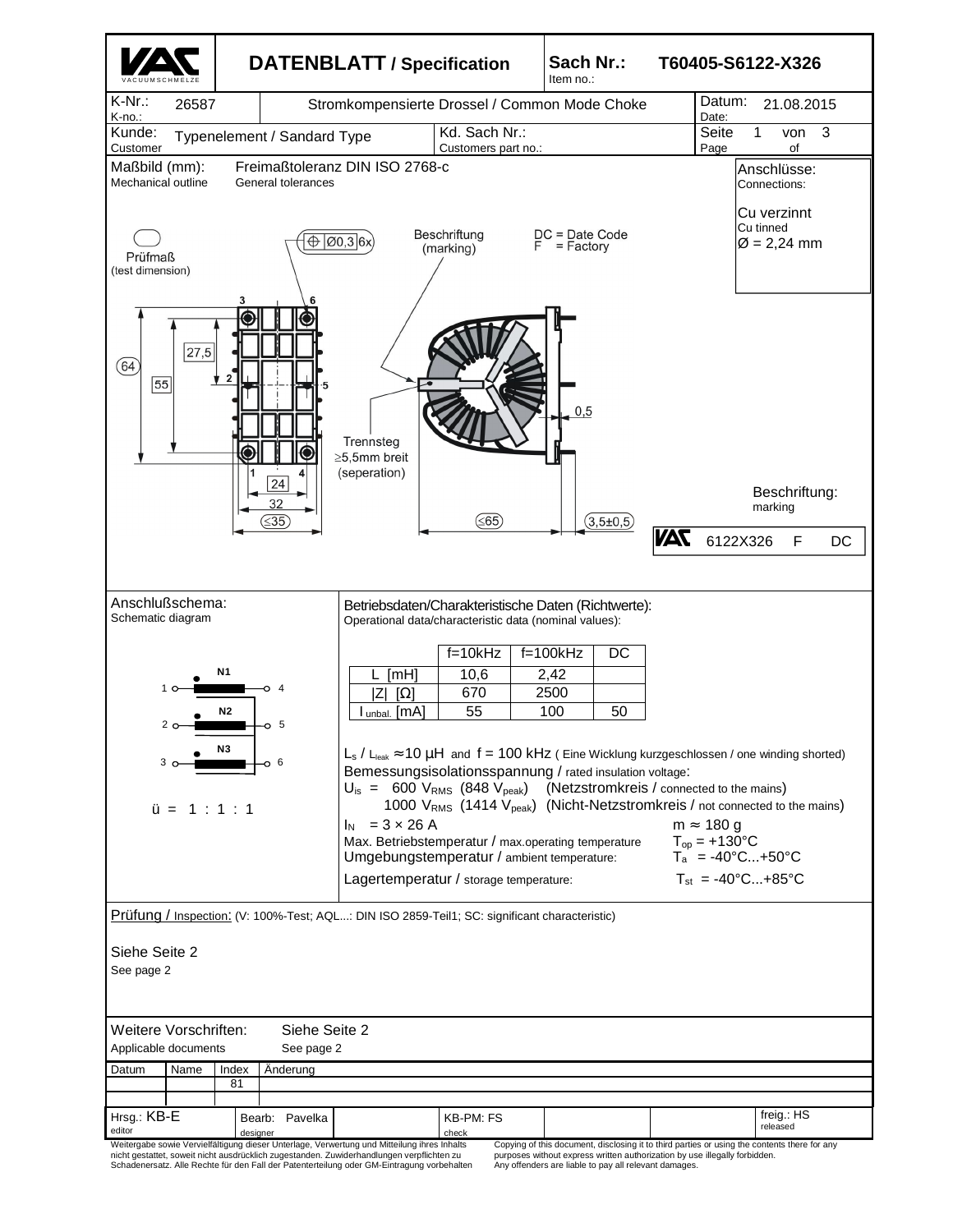|                                                                                                                                                                                                                                                                                                                                                                                                                                                                                                                                                    | <b>DATENBLATT / Specification</b>                                                                         |                                                                                                                                                                                                                                                                                                           |  |                                      | Sach Nr.:<br>T60405-S6122-X326<br>Item no.:                                                                                                                                                                  |            |                                      |  |
|----------------------------------------------------------------------------------------------------------------------------------------------------------------------------------------------------------------------------------------------------------------------------------------------------------------------------------------------------------------------------------------------------------------------------------------------------------------------------------------------------------------------------------------------------|-----------------------------------------------------------------------------------------------------------|-----------------------------------------------------------------------------------------------------------------------------------------------------------------------------------------------------------------------------------------------------------------------------------------------------------|--|--------------------------------------|--------------------------------------------------------------------------------------------------------------------------------------------------------------------------------------------------------------|------------|--------------------------------------|--|
| $K-Nr$ .:<br>26587<br>K-no.:                                                                                                                                                                                                                                                                                                                                                                                                                                                                                                                       |                                                                                                           | Stromkompensierte Drossel / Common Mode Choke                                                                                                                                                                                                                                                             |  |                                      | Datum:<br>Date:                                                                                                                                                                                              | 21.08.2015 |                                      |  |
| Kunde:<br>Typenelement / Sandard Type<br>Customer                                                                                                                                                                                                                                                                                                                                                                                                                                                                                                  |                                                                                                           |                                                                                                                                                                                                                                                                                                           |  | Kd. Sach Nr.:<br>Customers part no.: |                                                                                                                                                                                                              |            | 2<br>3<br>von<br>of                  |  |
| Prüfung / Inspection: (V: 100%-Test; AQL: DIN ISO 2859-Teil1; SC: significant characteristic)                                                                                                                                                                                                                                                                                                                                                                                                                                                      |                                                                                                           |                                                                                                                                                                                                                                                                                                           |  |                                      |                                                                                                                                                                                                              |            |                                      |  |
| 1) (V)                                                                                                                                                                                                                                                                                                                                                                                                                                                                                                                                             | M3014:<br>$U_{P,eff/RMS}$ = 2,3 kV, 1 s, N gegen/vs N                                                     |                                                                                                                                                                                                                                                                                                           |  |                                      |                                                                                                                                                                                                              |            |                                      |  |
| $2)$ (V)                                                                                                                                                                                                                                                                                                                                                                                                                                                                                                                                           | M3011/1:<br>= 2,42 mH -30% / +50%, f = 100 kHz, $U_{AC,eff/RMS}$ = 3,5 V<br>$L_{1}$                       |                                                                                                                                                                                                                                                                                                           |  |                                      |                                                                                                                                                                                                              |            |                                      |  |
| 3)(V)                                                                                                                                                                                                                                                                                                                                                                                                                                                                                                                                              | Polarität / Übersetzungsverhältnis: Toleranz ± 5% (±0Wdg.)<br>M3011/6:<br>Polarity / Turns ratio:         |                                                                                                                                                                                                                                                                                                           |  |                                      | (SC)<br>Tolerance                                                                                                                                                                                            |            |                                      |  |
| 4) (AQL 1/S4)                                                                                                                                                                                                                                                                                                                                                                                                                                                                                                                                      | M3011/5:<br>$R_{Cu1} \leq 4.1$ m $\Omega$ ; $R_{Cu2} \leq 4.1$ m $\Omega$ ; $R_{Cu3} \leq 4.1$ m $\Omega$ |                                                                                                                                                                                                                                                                                                           |  |                                      |                                                                                                                                                                                                              |            |                                      |  |
| 5) (Fix 05)                                                                                                                                                                                                                                                                                                                                                                                                                                                                                                                                        | M3290:<br>Lötbarkeitstest nach Abschnitt 1 / solderability test acc. to chapter 1                         |                                                                                                                                                                                                                                                                                                           |  |                                      |                                                                                                                                                                                                              |            |                                      |  |
| 6) (AQL 1/S4)                                                                                                                                                                                                                                                                                                                                                                                                                                                                                                                                      | M3200:<br>Mechanische Prüfung / mechanical test                                                           |                                                                                                                                                                                                                                                                                                           |  |                                      |                                                                                                                                                                                                              |            |                                      |  |
| Typprüfung / Type test :<br>1) M3064:<br>Stoßspannungsprüfung / surge voltage test: N gegen/vs N<br>Einstellwerte / Settings:<br>Impulsform (waveform),<br>$1,2 \,\mu s$ / 50 $\mu s$<br>$U_{\text{P,max}/\text{peak}} = 6.0 \text{ kV}$<br>mit wechselnder Polarität<br>3 Impulse im Abstand<br>$t = 1s$<br>3 pulses in a cycle of<br>with changing polarity<br>2) M3014:<br>$t = 5$ s,<br>$U_{P,eff/RMS}$ = 2,3 kV,<br>N gegen/vs N                                                                                                              |                                                                                                           |                                                                                                                                                                                                                                                                                                           |  |                                      |                                                                                                                                                                                                              |            |                                      |  |
| Messungen nach Temperaturangleich der Prüflinge an Raumtemperatur<br>Measurements after temperature balance of the test samples at room temperature                                                                                                                                                                                                                                                                                                                                                                                                |                                                                                                           |                                                                                                                                                                                                                                                                                                           |  |                                      |                                                                                                                                                                                                              |            |                                      |  |
| Weitere Vorschriften:<br>Applicable documents:                                                                                                                                                                                                                                                                                                                                                                                                                                                                                                     |                                                                                                           |                                                                                                                                                                                                                                                                                                           |  |                                      |                                                                                                                                                                                                              |            |                                      |  |
| Konstruiert, gefertigt und geprüft nach EN 50178 und erfüllt die Vorschriften.<br>Designed, manufactured and tested in accordance with EN 50178 and complies with the standards.<br>Parameter / Parameters::<br>N gegen/vs N<br>Basisisolation / Basic insulation:<br>Verschmutzungsgrad 2 / pollution degree 2                                                                                                                                                                                                                                    |                                                                                                           |                                                                                                                                                                                                                                                                                                           |  |                                      |                                                                                                                                                                                                              |            |                                      |  |
| a) Netzstromkreis / connected to the mains                                                                                                                                                                                                                                                                                                                                                                                                                                                                                                         |                                                                                                           |                                                                                                                                                                                                                                                                                                           |  |                                      |                                                                                                                                                                                                              |            |                                      |  |
|                                                                                                                                                                                                                                                                                                                                                                                                                                                                                                                                                    | Kriechstrecke / creepage:                                                                                 | Uberspannungskategorie / overvoltage category:<br>Bemessungsisolationsspannung / rated insulation voltage:<br>Prüfspannung / test voltage: U <sub>P,eff</sub> / U <sub>P,RMS</sub><br>Stoßspanng. / surge volt.age: U <sub>P,max</sub> / U <sub>P,peak</sub> ≥ 6,0 kV<br>N gegen/to $N \geq 5,5$ (3,0) mm |  | $≥$ 1,65 kV<br>$\geq 5.5(3.0)$ mm    | Ш<br>$U_{\text{is,eff}}/U_{\text{is,RMS}} = 600 \text{ V} (848 V_{\text{max/peak}})$<br>Impulsform (waveform): 1,2 µs / 50 µs<br>Isolierstoffklasse 1<br>Insulation material group 1<br>Isolierstoffklasse 1 | (auf Kern) | (auf Bodenplatte)<br>(on base plate) |  |
|                                                                                                                                                                                                                                                                                                                                                                                                                                                                                                                                                    |                                                                                                           |                                                                                                                                                                                                                                                                                                           |  |                                      | Insulation material group 1                                                                                                                                                                                  | (on core)  |                                      |  |
|                                                                                                                                                                                                                                                                                                                                                                                                                                                                                                                                                    | Luftstrecke / clearance:                                                                                  | N gegen/to $N \geq 5,5$ mm                                                                                                                                                                                                                                                                                |  |                                      |                                                                                                                                                                                                              |            |                                      |  |
| b) Nicht-Netzstromkreis / not connected to the mains                                                                                                                                                                                                                                                                                                                                                                                                                                                                                               |                                                                                                           |                                                                                                                                                                                                                                                                                                           |  |                                      |                                                                                                                                                                                                              |            |                                      |  |
| Überspannungskategorie / overvoltage category:<br>Bemessungsisolationsspannung / rated insulation voltage:                                                                                                                                                                                                                                                                                                                                                                                                                                         |                                                                                                           |                                                                                                                                                                                                                                                                                                           |  |                                      | $\mathbf{I}$<br>$U_{\text{is,eff}}/U_{\text{is,RMS}} = 1000 \text{ V} (1414 V_{\text{max/peak}})$                                                                                                            |            |                                      |  |
|                                                                                                                                                                                                                                                                                                                                                                                                                                                                                                                                                    | Prüfspannung / test voltage:                                                                              | $\mathsf{U}_{\mathsf{P},\mathsf{eff}}$ / $\mathsf{U}_{\mathsf{P},\mathsf{RMS}}$                                                                                                                                                                                                                           |  | $≥$ 2,25 kV                          |                                                                                                                                                                                                              |            |                                      |  |
|                                                                                                                                                                                                                                                                                                                                                                                                                                                                                                                                                    | Stoßspanng. / surge volt.age:                                                                             | $U_{\text{P,max}}/U_{\text{P,peak}} \ge 6.0 \text{ kV}$                                                                                                                                                                                                                                                   |  |                                      | Impulsform (waveform):                                                                                                                                                                                       |            | 1,2 $\mu$ s / 50 $\mu$ s             |  |
|                                                                                                                                                                                                                                                                                                                                                                                                                                                                                                                                                    | Kriechstrecke / creepage:                                                                                 | N gegen/to $N \geq 5,5$ (5,0) mm                                                                                                                                                                                                                                                                          |  | $≥ 5,5(5,0)$ mm                      | Isolierstoffklasse 1<br>Insulation material group 1<br>Isolierstoffklasse 1                                                                                                                                  | (auf Kern) | (auf Bodenplatte)<br>(on base plate) |  |
|                                                                                                                                                                                                                                                                                                                                                                                                                                                                                                                                                    | Luftstrecke / clearance:                                                                                  | N gegen/to $N \geq 5,5$ mm                                                                                                                                                                                                                                                                                |  |                                      | Insulation material group 1                                                                                                                                                                                  | (on core)  |                                      |  |
| Isoliersystem gemäß UL 1446 / insulation system compliant to UL 1446: File No.: E329745, 130°C (class B)<br>Design:<br>Bauelement-Träger, Draht und Isoliermaterialien / component fixture, wire and insulation materials: UL-gelistet / UL-listed                                                                                                                                                                                                                                                                                                 |                                                                                                           |                                                                                                                                                                                                                                                                                                           |  |                                      |                                                                                                                                                                                                              |            |                                      |  |
| Hrsg.: KB-E<br>editor                                                                                                                                                                                                                                                                                                                                                                                                                                                                                                                              | Bearb: Pavelka                                                                                            |                                                                                                                                                                                                                                                                                                           |  | KB-PM: FS                            |                                                                                                                                                                                                              |            | freig.: HS<br>released               |  |
| check<br>designer<br>Weitergabe sowie Vervielfältigung dieser Unterlage, Verwertung und Mitteilung ihres Inhalts<br>Copying of this document, disclosing it to third parties or using the contents there for any<br>nicht gestattet, soweit nicht ausdrücklich zugestanden. Zuwiderhandlungen verpflichten zu<br>purposes without express written authorization by use illegally forbidden.<br>Schadenersatz. Alle Rechte für den Fall der Patenterteilung oder GM-Eintragung vorbehalten<br>Any offenders are liable to pay all relevant damages. |                                                                                                           |                                                                                                                                                                                                                                                                                                           |  |                                      |                                                                                                                                                                                                              |            |                                      |  |